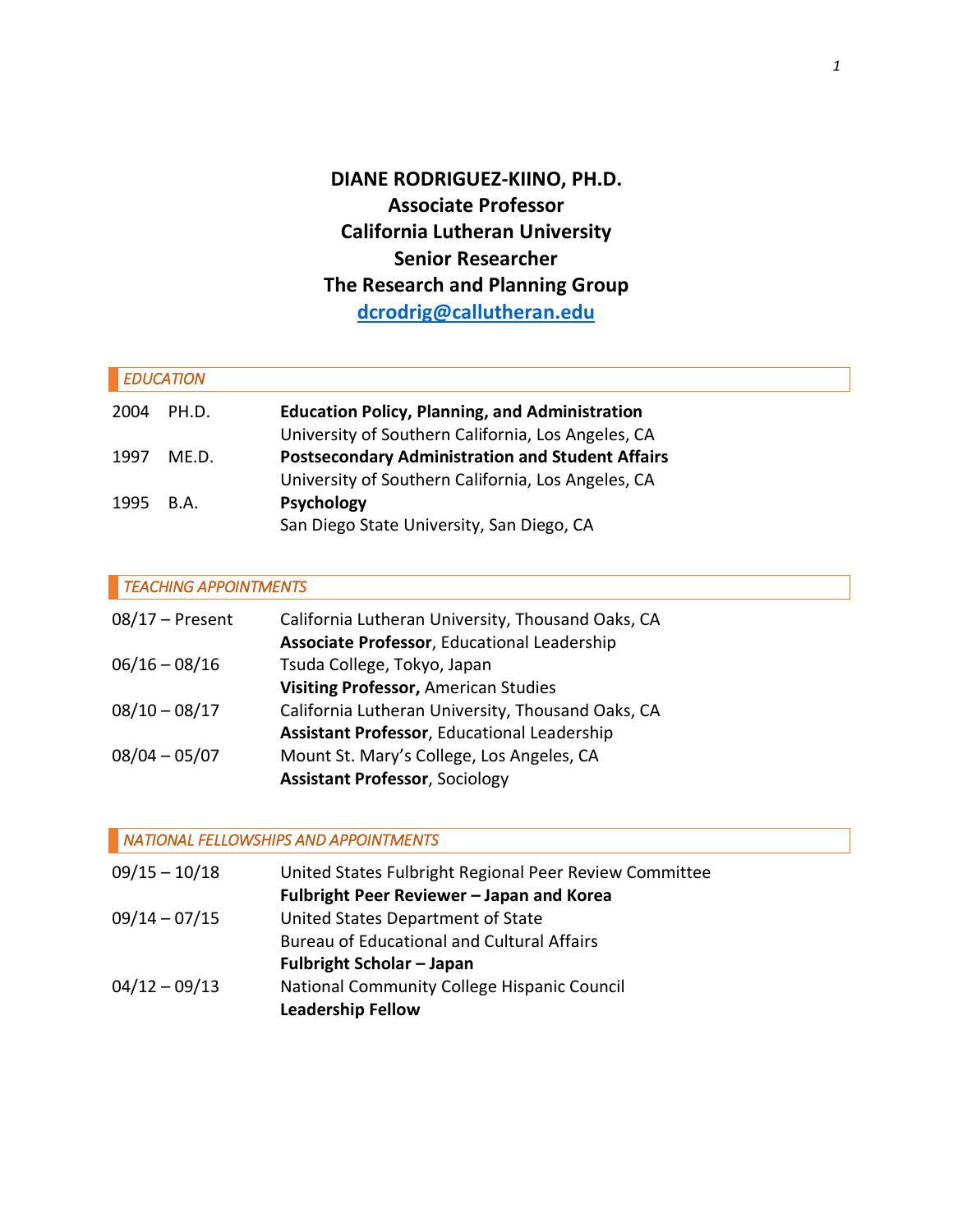# *ADMINISTRATIVE EXPERIENCE*

| $08/07 - 08/10$ | Santa Barbara City College, Santa Barbara, CA<br>Director, Campus Diversity, President's Office<br>Represented the President's Office on matters pertaining to campus<br>diversity and equity. Led the development, implementation and<br>assessment of multicultural campus initiatives, faculty hiring, and<br>professional development to promote and sustain equity and<br>equality.                                                                                       |
|-----------------|--------------------------------------------------------------------------------------------------------------------------------------------------------------------------------------------------------------------------------------------------------------------------------------------------------------------------------------------------------------------------------------------------------------------------------------------------------------------------------|
| $01/09 - 05/09$ | Santa Barbara City College, Santa Barbara, CA<br>ACCJC 2009 Accreditation Administrative Co-Chair, President's Office<br>Provided leadership to position the college to receive accreditation<br>from the Accrediting Commission of Community and Junior Colleges<br>(ACCJC). Co-directed chairs and teams to produce planning agendas,<br>documents, and reports. Led writing and report submission process.                                                                  |
| $06/05 - 06/07$ | Mount St. Mary's College, Los Angeles, CA<br><b>Coordinator, Faculty Development, Title V</b><br>Coordinated and provided Web-based and face-to-face faculty training in<br>the area of multicultural pedagogy for twenty-first century learners.<br>Designed and hosted intensive overnight faculty seminars on<br>multicultural education for faculty from Pasadena City College and Mount<br>St. Mary's College.                                                            |
| $08/00 - 01/04$ | St. Monica Catholic High School, Santa Monica, CA<br><b>Director, Counseling and Guidance Services</b><br>Supervised and evaluated the psychological, academic, and co-<br>curricular programs performed by grade level counselors and the school<br>psychotherapist. Served on both the administrative council and<br>curriculum advisement teams. Directed an eight-member faculty team<br>through the Western Association of Schools and Colleges accreditation<br>process. |
| $09/98 - 06/00$ | International Polytechnic High School, Pomona, CA<br><b>School Counselor</b><br>Served as the school counselor, academic adviser and disciplinarian.<br>Supervised student programs such as school admissions, early<br>college starter program, school- wide testing, and personal<br>counseling programs. Partnered with community agencies and<br>parents to ensure the well-being of students.                                                                             |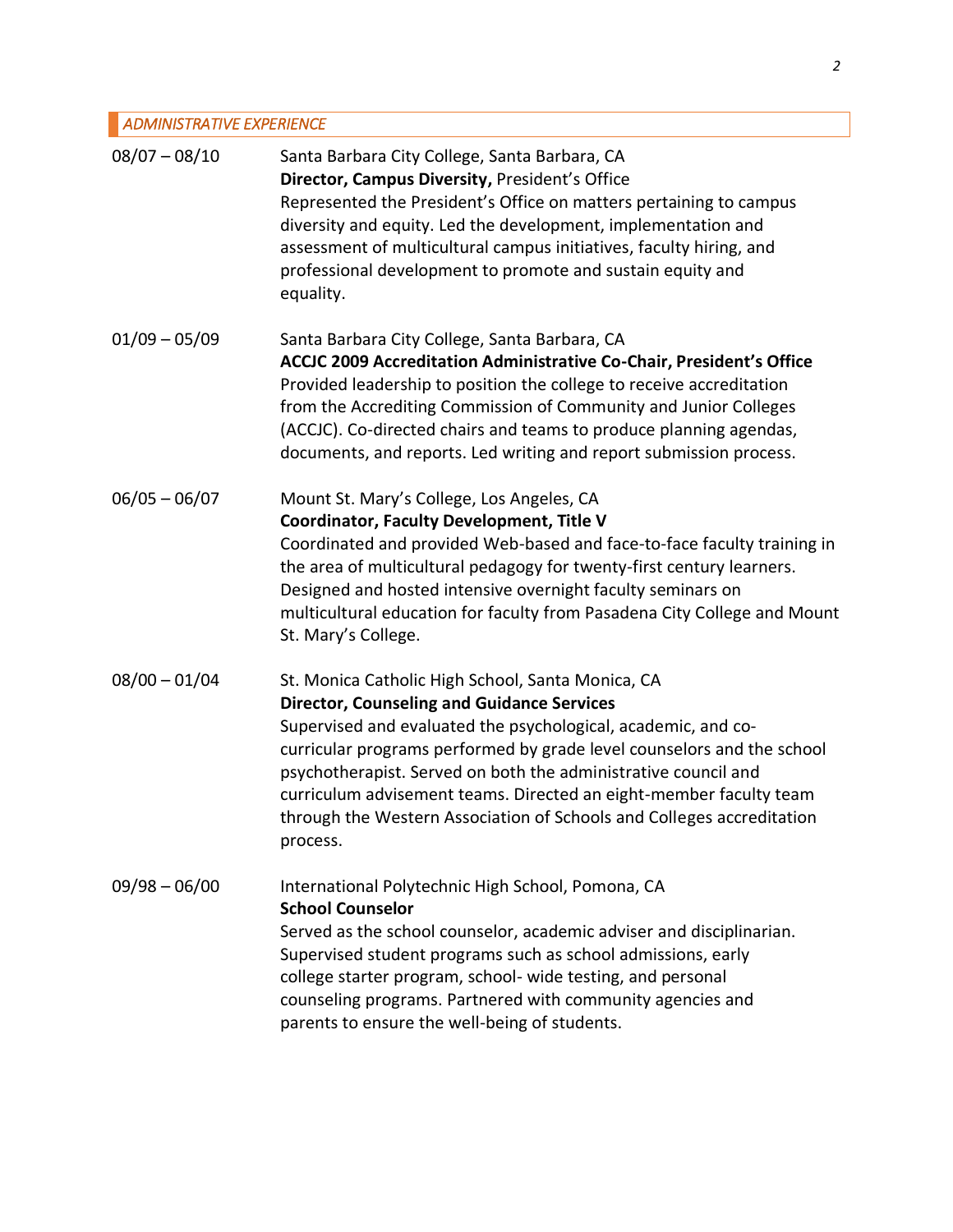| $06/97 - 09/98$ | University of Southern California, Los Angeles, CA<br><b>Assistant Director of Undergraduate Studies, Annenberg School</b><br>Assisted in the supervision of recruitment, admissions, and advisement.<br>Served as a school representative at USC recruitment events. Interviewed<br>prospective students and scholarship candidates. Evaluated USC<br>applications. Served as an advisor to undergraduate journalism majors. |
|-----------------|-------------------------------------------------------------------------------------------------------------------------------------------------------------------------------------------------------------------------------------------------------------------------------------------------------------------------------------------------------------------------------------------------------------------------------|
| $05/96 - 06/97$ | University of Southern California, Los Angeles, CA<br><b>Graduation Counselor, Degree Progress</b><br>Counseled students on graduation requirements and procedures.<br>Worked collaboratively with the admission department to review/modify<br>transfer agreements for all California community colleges. Provided<br>external support to academic majors in creating and revising graduation<br>requirements.               |

# *PUBLICATIONS*

# **PEER REVIEWED JOURNAL ARTICLES**

- **Rodriguez-Kiino, D.** (2018). Women as an economic keystone in Japan. The role of higher education in strengthening women's participation in the workforce. *Asian Journal of Women's Studies*, 24(3), 321-341.
- **Rodriguez-Kiino, D.** (2014). Reaching the widest margins: Critical feminist practices in nonformal education for street children. *International Journal of Critical Pedagogy*, 5(2), 194-210.
- **Rodriguez-Kiino, D.** (2013). Supporting students in transition: Perspectives and experiences of community college transfer students. *Journal for Applied Research in the Community College*, 20(2), 5-14.
- **Rodriguez-Kiino, D.** (2012). From dissertation to publication: Converting doctoral research into a peer-reviewed journal article. *Journal for Applied Research in the Community College*, 12(2) 1-2.
- Haviland, D. & **Rodriguez-Kiino, D.** (2009). Closing the gap: The impact of professional development on faculty attitudes toward culturally responsive pedagogy. *Journal of Hispanic Higher Education*, 8(2) 197-212.

# **BOOK CHAPTERS**

- Beltran, E., Masters, B., **Rodriguez-Kiino, D.,** & Chung, L. (Forthcoming, 2019). Academic Mindset Development at Hispanic Serving Institutions: A Framework for Holistic Servingness for Underrepresented Student Success. In Garcia, G. (Ed.) *Hispanic Serving Institutions in Practice: Defining "Servingness" at HSIs.* Charlotte, NC: Information Age Publishing
- Masters, B., Beltran, E., **Rodriguez-Kiino, D.**, & Chung, L. (Forthcoming, 2019). Academic Mindset Development at Hispanic Serving Institutions: The Impact of Implicit Beliefs on Academic Achievement. In Garcia, G. (Ed.) *Hispanic Serving Institutions in Practice: Defining "Servingness" at HSIs.* Charlotte, NC: Information Age Publishing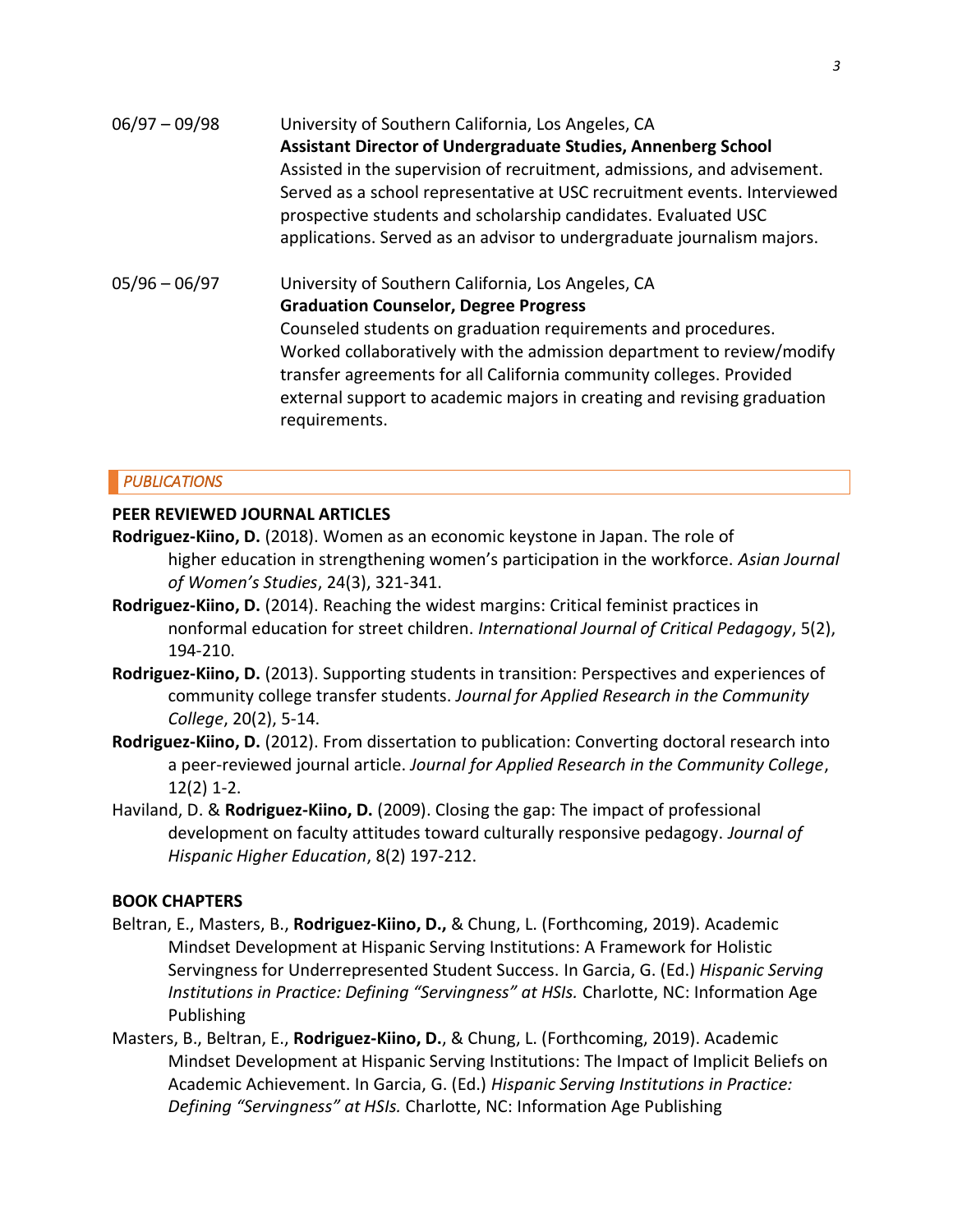- Ramirez, L. & **Rodriguez-Kiino, D**. (Forthcoming, 2019). Creating Community Partnerships to Foster Trust and Engagement in STEM. In Garcia, G. (Ed.) *Hispanic Serving Institutions in Practice: Defining "Servingness" at HSIs.* Charlotte, NC: Information Age Publishing
- **Rodriguez-Kiino, D**., Itatsu, Y., & Takahashi, Y. (2017). *STEM education in Japan: Examining the pipeline for female leadership*. In Cole, R. & Hassle, H. (Eds.). *Surviving Sexism in Academia: Strategies for Feminist Leadership* (69-79)*.* New York, NY: Routledge.
- **Rodriguez-Kiino, D.** (2014). Community colleges leveling the playing field: Underrepresented racial and ethnic minorities in science, technology, engineering, and mathematics. In Wood, J.L. & Palmer, R. T. (Eds.). *STEM models of success: Programs, policies, and practices*. New York, NY: Information Age Press.
- **Rodriguez-Kiino, D.** & Petersen, G. J. (2014). In pursuit of social justice: The influence of anthropology in facilitating models of participation, agency, and equity in education. In Normore, A.H. & Brooks, J.S. (Eds.). *What the social sciences tell us about leadership for social justice and ethics*. Chapel Hill, NC: Information Age Publishing.

## **TECHNICAL REPORTS/MONOGRAPHS**

- Research and Planning Group for California Community Colleges. (2018). Academy of College Excellence: A Mixed-Methods Analysis of the Long-Term Academic and Career Outcomes for ACE Students. Nguyen, A., Purnell-Mack, R., Cooper, D., **Rodriguez-Kiino, D.**, Kretz, A., Fagioli, L., Myers, M., Rassen, E. Berkeley, CA: Author.
- Purnell, R., **Rodriguez-Kiino, D**., & Schiorring, E. (2014). Literature brief: What we know about student support (third ed.). Berkeley, CA: The RP Group.
- Research and Planning Group for California Community Colleges. (2014). Practically Speaking. Community college practices that help (re)define student support: A practitioner primer. Cooper, D., **Rodriguez-Kiino, D.**, Scharper, A., Karandjeff, K., Chaplot, P., Schiorring, E., Ahliquist, A., Altounji, M., Duffy, C., Heikkinen, D., Schmidt, P., Sheaks-McGowan, C., Pément, N.J., Taylor, S. Berkeley, CA: Author.
- Booth, K. Cooper, D., Karandjeff, K., Large, M., Pelligren, N., Purnell, R. **Rodriguez-Kiino, D.**, Schiorring, E., & Willett, T. (2013). Using student voices to redefine support: What community college students say, institutions, instructors, and others can do to help them succeed. Berkeley, CA: The RP Group.
- **Rodriguez-Kiino, D.** (2012). Student transfer in professional pathways project: California State University, Long Beach teacher education qualitative research findings. Berkeley, CA: The RP Group.
- **Rodriguez-Kiino, D.** & Schiorring, E. (2012). Student transfer in professional pathways project: San Diego State University criminal justice qualitative research findings. Berkeley, CA: The RP Group.
- Cooper, D., Karandjeff, K., Pelligren, N., Purnell, R. **Rodriguez-Kiino, D.**, Schiorring, E., & Willett, T. (2012). From student to teacher: How community college transfer students work toward a baccalaureate and teaching credential. Berkeley, CA: The RP Group.
- Bash, L., Cooper, D. Karandjeff, K., Pelligren, N., **Rodriguez-Kiino, D.,** Schiorring, E., & Willett, T. (2012). Transfer intelligence: How community college transfer students work toward a bachelor's in criminal justice. Berkeley, CA: The RP Group.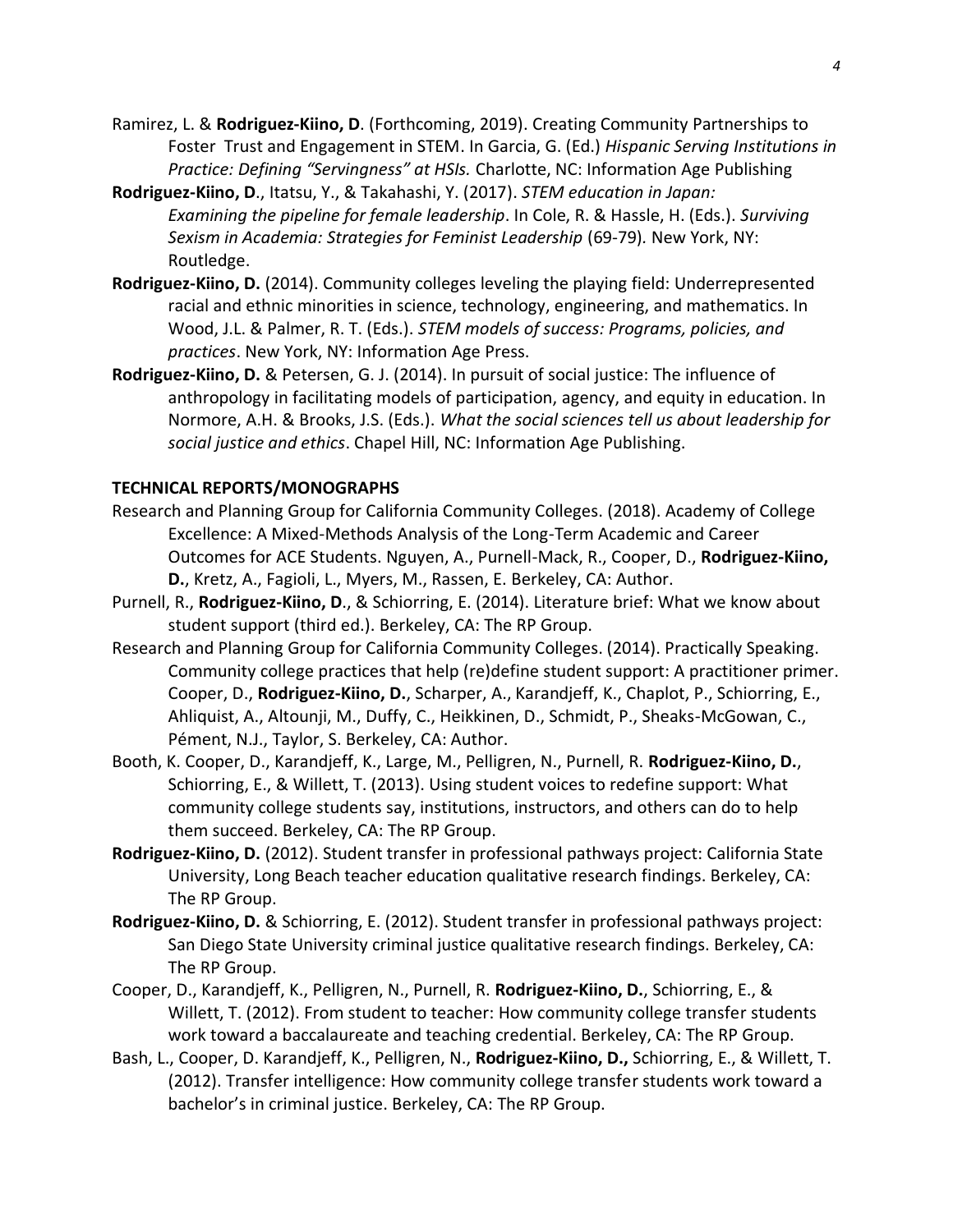Garbiner, B., Cooper, D., **Rodriguez-Kiino, D**., Karandjeff, K., & Booth, K. (2011). Focusing accreditation on quality improvement: Findings from an exploration of community college accreditation policies and practices. Berkeley, CA: The RP Group.

## *GRANT EVALUATION*

## **KEY ROLES IN RESEARCH AND EVALUATION**

Collaborate with strategic partners to guide effective research, planning, and evaluation. Design applicable methodological approaches and research protocols that adhere to federal standards. Interview and assess campus leadership, students, faculty and key constituents. Analyze data, summarize and publish results, and prepare annual reports for funding agencies.

| $10/16 - 10/21$ | Oxnard College and California Lutheran University                                                    |
|-----------------|------------------------------------------------------------------------------------------------------|
|                 | Grant Evaluator, Project Acobado                                                                     |
|                 | Funder, The U.S. Department of Education                                                             |
| $10/16 - 10/21$ | California Lutheran University                                                                       |
|                 | Grant Evaluator, ALLIES: Access, Learning, and Leadership. Initiatives to                            |
|                 | <b>Elevate Students in STEM</b>                                                                      |
|                 | Funder, The U.S. Department of Education                                                             |
| $04/12 - 07/14$ | Research a Planning Group for California Community Colleges                                          |
|                 | Senior Researcher, Student Support (Re)defined                                                       |
|                 | Funder, The Kresge Foundation                                                                        |
| $01/11 - 2016$  | California Lutheran University, Graduate School of Education                                         |
|                 | Grant Evaluator, Preparing Teachers for Today's California Students who                              |
|                 | are Deaf and Hard of Hearing                                                                         |
|                 | Funder, The U.S. Department of Education, Office of Special Education                                |
| $01/11 - 08/12$ | California Lutheran University, Graduate School of Education                                         |
|                 | Grant Evaluator, California Reading and Literature Project                                           |
|                 | Funder, California Subject Matter Project and United States Department                               |
|                 | of Education No Child Left Behind                                                                    |
| $08/10 - 01/13$ | California Lutheran University, Graduate School of Education                                         |
|                 | Grant Evaluator, Retaining California's Teachers Through Essential Online<br><b>Course Offerings</b> |
|                 | Funder, The United States Department of Education Fund for the                                       |
|                 | <b>Improvement of Postsecondary Education</b>                                                        |
| $06/09 - 02/10$ | Research and Planning Group for California Community Colleges                                        |
|                 | Senior Researcher, Focusing Accreditation on Quality Improvement                                     |
|                 | Funder, The Research and Planning Group                                                              |
| $01/09 - 06/12$ | Research and Planning Group for California Community Colleges                                        |
|                 | Senior Researcher, Student Transfer Professional Pathways Project                                    |
|                 | Funder, James Irvine Foundation                                                                      |
| $01/09 - 01/13$ | Research and Planning Group for California Community Colleges                                        |
|                 | Senior Researcher, Linked Learning                                                                   |
|                 | <b>Funder, James Irvine Foundation</b>                                                               |
|                 |                                                                                                      |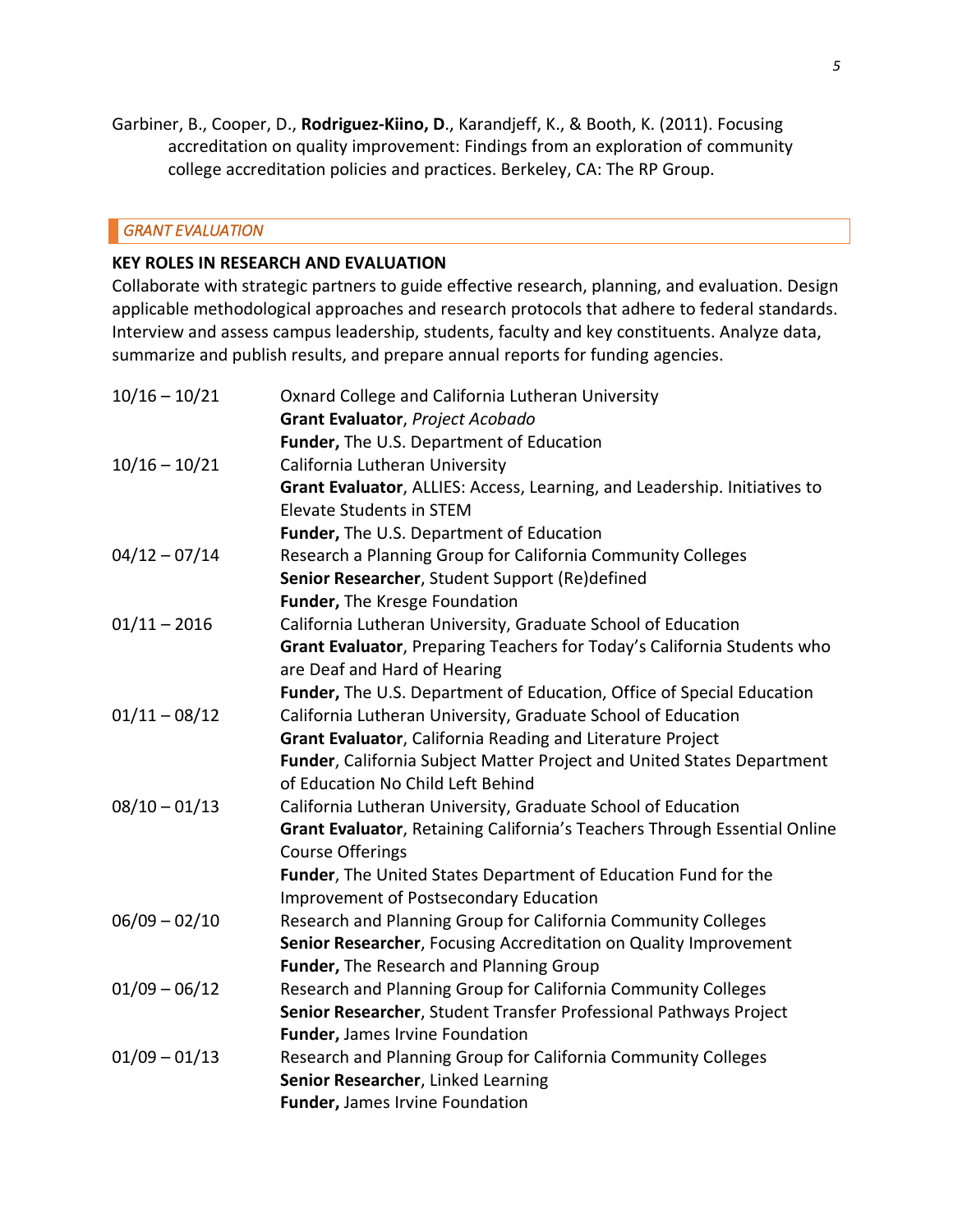## *COURSES TAUGHT*

## **GRADUATE COURSES**

- Community College Leadership, Hybrid
- Data Analysis, Hybrid
- Diversity and Social Justice in American P-20 Education, Hybrid
- Human Lifespan Development
- International and Comparative Education, Hybrid
- Leading Change in Higher Education, Hybrid
- Qualitative Research Methods, Hybrid
- Student Development and Learning Theory, Hybrid
- The Anthropological Analysis of Cultural Diversity, Hybrid
- **The Literature Review, Hybrid**

## **UNDERGRADUATE COURSES**

- Adolescent Development
- Case Management, Hybrid
- Child, Family, and Community
- Ethnic History and Issues
- Global Development, Hybrid
- Introduction to Sociology
- **■** Juvenile Delinquency
- Living in a Diverse Society
- Minority Majority Group Relations
- Qualitative Research Methods
- Senior Honors Thesis
- Teaching in a Diverse Society
- U.S. Women of Color and the American Experience
- Women's and Children's Rights
- Women's Roles in Central America, taught in Costa Rica

## **FACULTY DEVELOPMENT SEMINARS AND ONLINE COURSES**

- **E** Critical Pedagogy: A Tool for Culturally Responsive Teaching in Higher Education
- Culturally Responsive Pedagogy in Higher Education
- Developing Future Leaders: The Impact of Culture, Gender, and Socioeconomic Status on Latinas in Higher Education
- Integrating Latino Literature as a Pedagogical Resource
- The Interrelatedness of Academia and Cultural Identity
- One Planet Faculty Fellows Seminar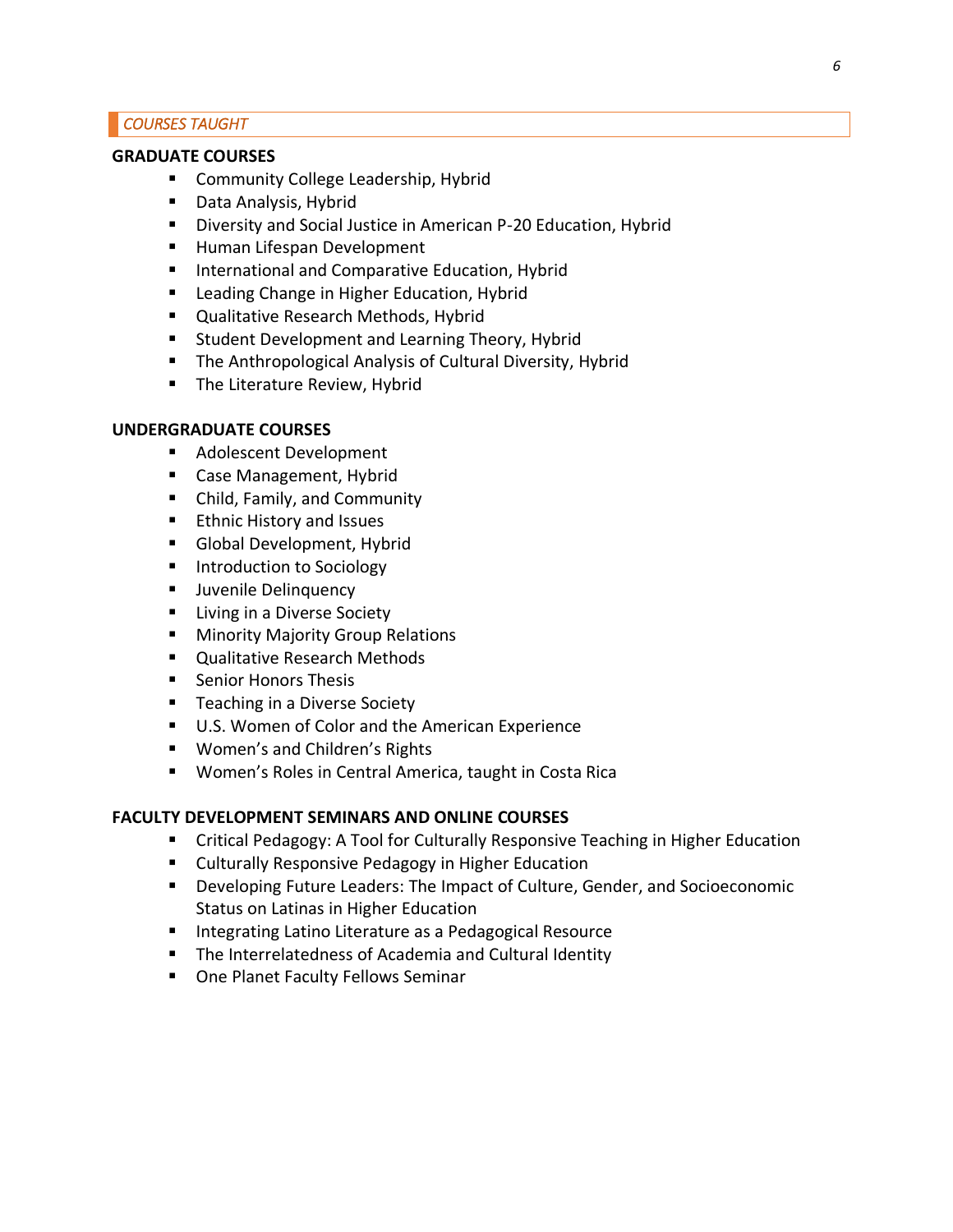#### **NATIONAL**

- Chung, L., Masters, B., **Rodriguez-Kiino, D.** Academic Mindset Development: A Framework for Underrepresented Student Success. Accepted paper at The American Evaluation Association Annual Meeting, Cleveland, OH, November 2018.
- **Rodriguez-Kiino, D.**, Ward, M., Nguyen, T. Organizational Awareness and Advancement in Hispanic Serving Institute STEM Grants. Presented paper at The American Evaluation Association Annual Meeting, Washington, DC, November 2017.
- **Rodriguez-Kiino, D**., Itatsu, Y., & Takahashi, Y. STEM education in Japan: Examining the pipeline for female leadership. Presented paper at the Berkshire Conference of Women Historians, Big Berks, Hempstead, New York, June 2017.
- **Rodriguez-Kiino, D.** Women as an Economic Keystone in Japan: A Case Study of the Role of Higher Education in Propelling Women's Participation in the Workforce. Presented paper at the Association for the Study of Higher Education Annual Meeting, Denver, Colorado, November 2015.
- **Rodriguez-Kiino, D**., Supporting Students in Transition: Perspectives and Experiences of Community College Transfer Students. Presented paper at The American Education Research Association Annual Meeting, San Francisco, California, April 2013.
- **Rodriguez-Kiino, D**., Reaching the Margins: Critical Feminist Practices in Nonformal Education for Street Children. Presented paper at The American Education Research Association Annual Meeting, San Francisco, California, April 2013.
- **Rodriguez-Kiino, D**., The Faculty Professional Development Project: Motivation that Prompts Maximum Impact. Presented paper at the Association for the Study of Higher Education Annual Meeting, Las Vegas, Nevada, November 2012.
- **Rodriguez-Kiino, D.**, Belize and Beyond: Nonformal Education as an Avenue for Gender Parity. Presented paper at the National Women's Studies Association Annual Meeting, Chicago, Illinois, June 2007.
- **Rodriguez, D.,** Dismantling Dichotomies, A Critical Feminist Approach to Strengthening Faculty-Student Mentoring Programs in Diverse Climates. Presented paper at the National Women's Studies Association Annual Meeting, Oakland, California, June 2006.
- **Rodriguez, D.,** The Role of Female Teachers in Strengthening the Self-Efficacy of Girls in Nonformal Education. Presented paper at The American Education Research Association Annual Meeting, Chicago, Illinois, April 2003.
- **Rodriguez, D.**, Empowering Urban Street Children: Nonformal Education in Mexico, revised. Presented paper at the Comparative International Education Society Annual Meeting, San Antonio, Texas, March 2000.

#### **REGIONAL**

Gabriner, B., Cooper, D., **& Rodriguez-Kiino, D**., Accreditation: A Research Brief. Presented paper at the Community College League of California Annual Partner's Convention: Sustaining the Legacy, Making a Difference, Pasadena, California, November 2010.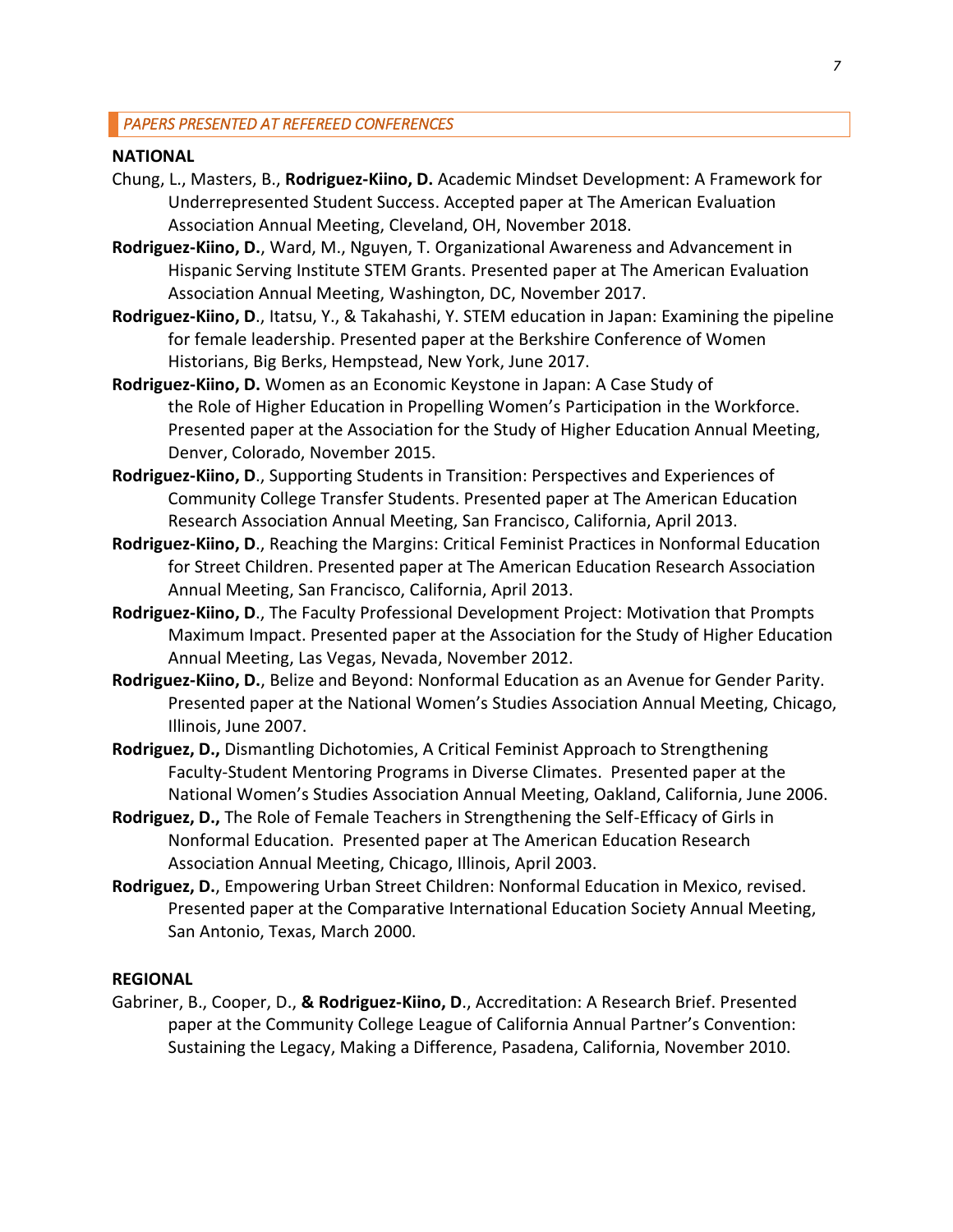- **Rodriguez-Kiino, D.**, Diversifying the Faculty: SBCC's Model for Educational Excellence. Presented paper at California Community Colleges at the Vanguard of Change, Cupertino, California, March 2008.
- **Rodriguez, D.** & Haviland, D., Multicultural Faculty Practices at Title V Institutions. Presented paper at the College Board Forum, San Diego, California, 2006
- **Rodriguez, D.**, Dismantling Dichotomies, A Critical Feminist Approach to Strengthening Faculty-Student Mentoring Programs in Diverse Climates. Presented paper at the Comparative International Education Society Western Regional Meeting, Palo Alto, California, 2005.
- **Rodriguez, D**., A Feminist Perspective on the Education of Girls in Latin America. Presented paper at the Thinking Gender Annual Conference, University of California Los Angeles, California, February 2001
- **Rodriguez, D.**, Empowering Urban Street Children: Nonformal Education in Mexico. Presented paper at the Comparative International Education Society Eastern Regional Meeting, Columbia University, New York, February 2000.

## *AUTHORED GRANTS & CONTRACTS*

- Owens, K., Ward, M., **Rodriguez-Kiino, D**. (2016). Hispanic Serving Institute, Title III STEM Grant. The United States Department of Education. **Amount Funded \$4.6 million**.
- **Rodriguez-Kiino, D.** (2016) Faculty Research and Creative Works Grant. California Lutheran University, Faculty Affairs and Development Committee. **Amount Funded \$4,152**.
- **Rodriguez-Kiino, D.** (2015) Hewlett Faculty Award. California Lutheran University, Faculty Affairs and Development Committee. **Amount Funded \$1,000.**
- **Rodriguez-Kiino, D.** (2014) Faculty Mini-Grant. California Lutheran University, Graduate School of Education, Dean's Office Initiative. **Amount Funded \$1,200**.
- **Rodriguez-Kiino, D.** (2014) Fulbright Award, United States Department of State, Bureau of Educational and Cultural Affairs. **Amount Designated \$80,000**.
- **Rodriguez-Kiino, D.** (2012) Faculty Mini-Grant. California Lutheran University, President's Office, Campus Diversity Initiative. **Amount Funded \$1,500**.
- **Rodriguez-Kiino, D.** (2008) Faculty Inquiry Network: One Planet Faculty Fellows. William and Flora Hewlett Foundation, Chabot College. **Amount Funded \$17,500**.
- **Rodriguez, D.** (2006) Belize and Beyond, Nonformal Education as an Avenue for Gender Parity. Research Grant, Mount St. Mary's College. **Amount Funded \$7,000**.
- **Rodriguez, D.** (2005) Dismantling Dichotomies, A Critical Feminist Approach to Strengthening Faculty-Student Mentoring Programs in Diverse Climates. Minority Research Award, Mount St. Mary's College. Amount **Funded \$2,000**.
- **Rodriguez, D.** (2005) Service Learning Professional Development. MSMC Professional Development Humanities Grant. **Amount Funded \$2,000**.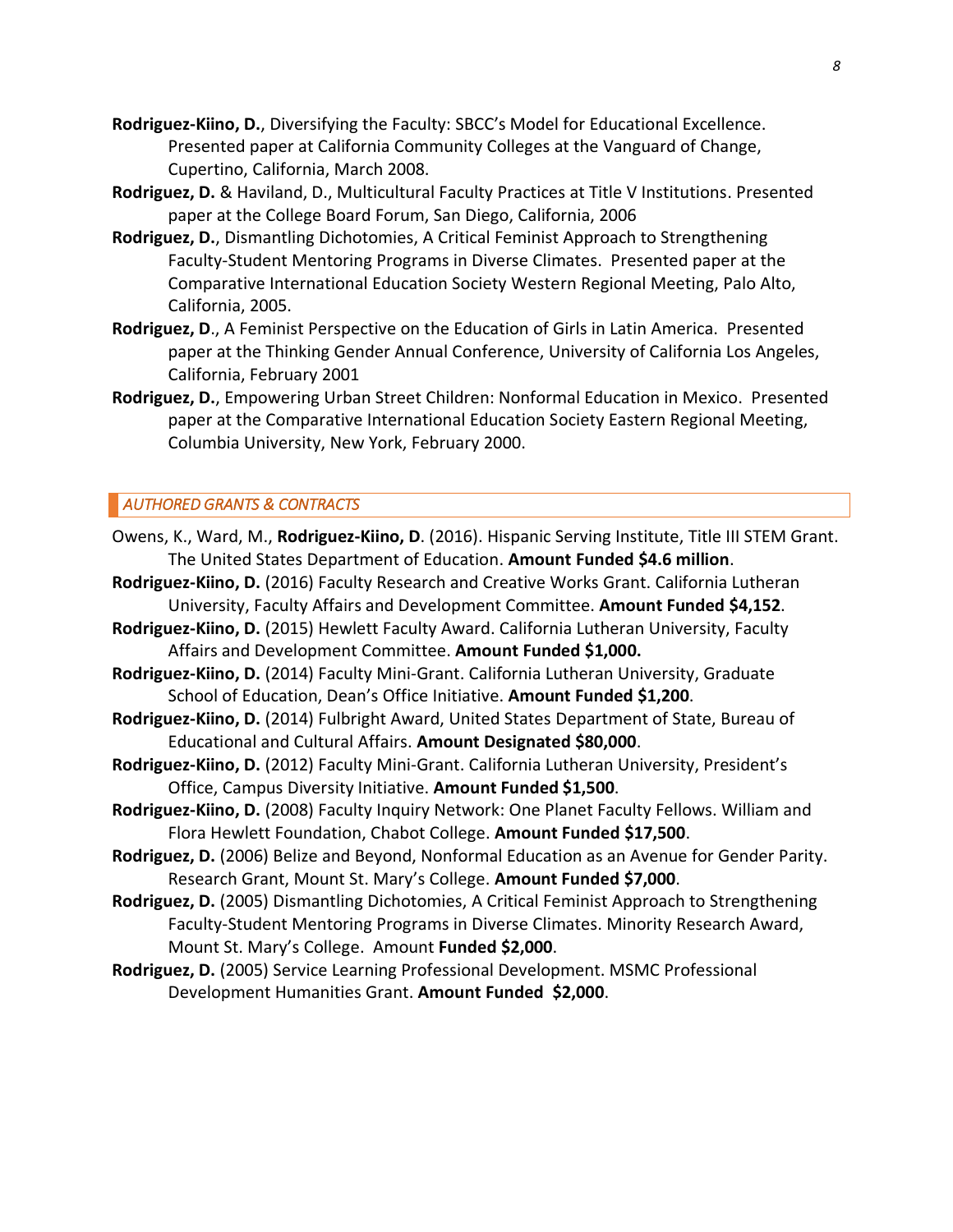## **THEME: FOUR-YEAR INSTITUTIONS**

- **EXECT** Leadership in Business Education Reform: Responding to the Skills Gap Crisis with Special Consideration of Adult Learners
- **E** Transformative Learning and Student Engagement in Online Undergraduate Education
- Leading with Purpose: The Influence of Spiritual Formation on Female Leadership Development
- The Impact of Perception on Technology Decision-Making at a Four-Year Private University
- The Invisible Third: Staff Perceptions of Organizational Culture and their Relationship to Persistence
- **The Perceptions and Experiences of Female Student Veterans in Higher Education**
- **E** African American Graduate School Experiences at Predominantly White Institutions

# **THEME: TWO-YEAR INSTITUTIONS**

- Closing the ECE Leadership Gap: Transforming Degree Aspiration in Female Community College Early Childhood Education Students
- Exploring Counseling Services and Their Impact on Female Underrepresented Community College Students in Science, Technology, Engineering and Math
- The Unusual Suspects: A Narrative Re-Storying of Six American Immigrants' Journeys to the College Presidency
- The Impact of Accelerated Learning in the Community College: A Case Study

# **THEME: K-12 SCHOOLS**

- The Impact of Title IX and No Child Left Behind on the Academic Achievement and Health of Secondary Students in Physical Education
- Redefining Family Engagement for Immigrant Latino Families
- Using Critical Race Theory to Examine the Sense of School Belonging of African Americans in Elite, Predominately White Independent Schools

# *Invited Talks*

# **FULBRIGHT FELLOWSHIP**

- **The Rise of Diversity in United States Higher Education. The University of Tokyo,** Department of University Management and Policy Studies, Tokyo, Japan, July 2015.
- The Principles of Active Learning. Tsuda College, Faculty Professional Development, Tokyo, Japan, June 2015
- **EXECT** Strengthening Women's Participation in the Workforce: The Role of Higher Education. Tsuda College, Sougou, Tokyo, Japan, June 2015
- **EXTERGHERIM** Strengthening Women's Participation in the Workforce: The Role of Higher Education. Tsuda College, International and Intercultural Studies Center, Tokyo, Japan, June 2015
- **■** United States Higher Education. Education USA, The Japan US Education Commission, Pre-departure Orientation, June 2015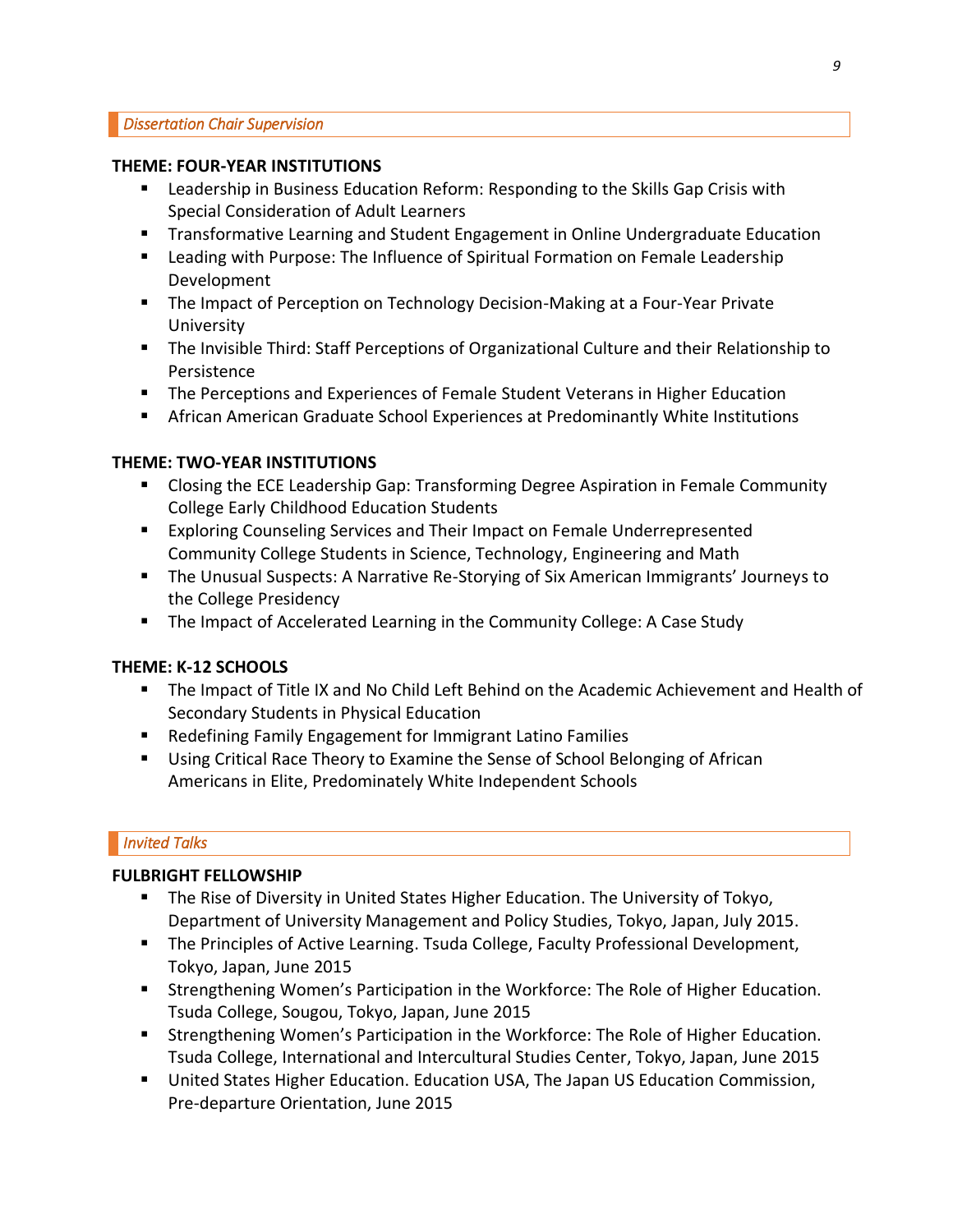- The Rise of Diversity in United States Higher Education: Support Services for California Community College Students. The University of Tokyo, Center for Pacific Asian Studies, Tokyo, Japan, June 2015.
- **EXECT** Strengthening Women's Participation in the Workforce: The Role of Higher Education. Embassy of the United States, Alumni Leadership for Women's Empowerment, Tokyo, Japan, May 2015
- The Rise of Diversity in United States Higher Education: Support Services for California Community College Students. Tohoku University, Sendai, Japan, February 2015.
- **The United States Graduate School Admission Process. Tsuda College, Tokyo, Japan,** November, 2014
- Language Diversity in the United States. Tsuda College, Tokyo, Japan, November 2014
- Destination Teaching: How California Community College Students Work Toward a Degree in Teaching. Tsuda College, Institute for Research in Language and Culture, Tokyo, Japan, October 2014

# **CALIFORNIA LUTHERAN UNIVERSITY**

- Panel Coordinator and Presenter, Broadening Horizons: The United States Fulbright Program, Annual Faculty Retreat, August 2016
- Presenter, Online Teaching and Learning, Educational Leadership Retreat, August 2016
- Presenter, Recruiting and Retaining Diverse Faculty, Winter Faculty Retreat, January 2016
- Presenter, Institutional Review Board Tutorial, May, 2014
- Presenter, Diversity in Higher Education, Admission Retreat, June 2013
- Presenter, Faculty Panel on MOOCs, Campus Community Day, May 2013
- **Presenter, Brain Based Learning Symposium, Center for Teaching and Learning** Luncheon, April 2013

# **SELECTED ADDITIONAL VENUES**

- Presenter, Preparing Ourselves and Our Students for the New Millennium: Relevance through Sustainability, Diversity, and Universal Design, Faculty In-Service, August, 2008
- Keynote Speaker, International Conversations, International Student Programs and the Women's Center, California Institute of Technology, November 2007
- Administrator Panelist, Postsecondary Administration and Student Affairs Career Panel
- Faculty Speaker, Presidential Consultation Dinner, President and Board of Trustees, Mount St. Mary's College, January 2007
- Faculty Speaker, Qualitative Research Practices, School of Education, University of Belize, Belize City, July 2006.
- Faculty Speaker, Top of the Class, Admission Department, Mount St. Mary's College, March 2005
- Keynote Speaker, Transfer Reception, Admission Department, Mount St. Mary's College, February 2005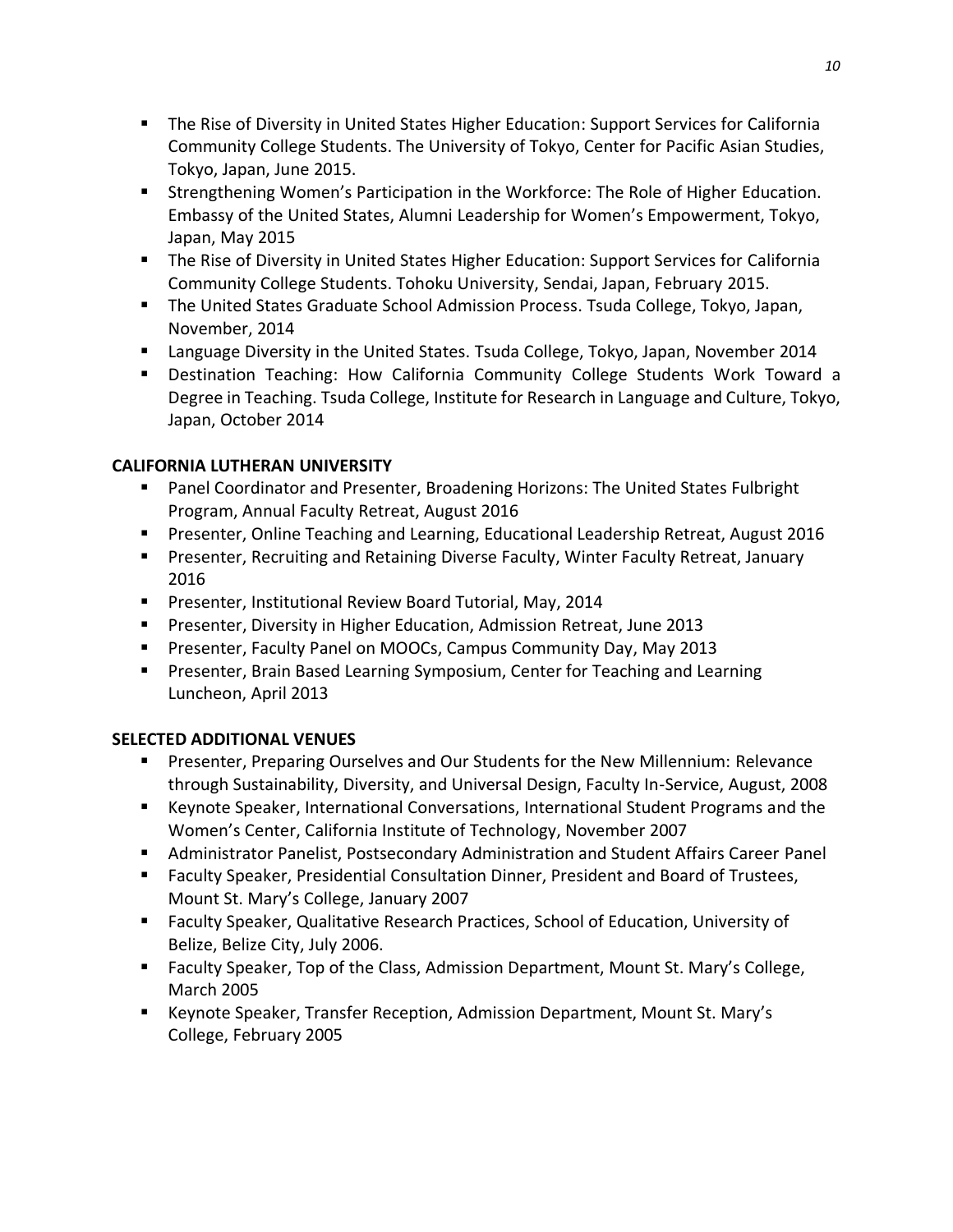*Honors and Awards* 

- Research and Scholarship Award, Graduate School of Education, California Lutheran University, 2015
- Faculty Blue Star Award, Office for Residential Life, Mount St Mary's College, 2005
- Faculty of the Year, Institute for Student Academic Enrichment, Mount St. Mary's College, 2004-2005

# *SERVICE: INSTITUTIONAL AND DEPARTMENTAL*

## **CALIFORNIA LUTHERAN UNIVERSITY**

- Member, Graduate and Professional Education Committee, 2018 Present
- Center for Urban Education (CUE) Evidence Team Member, 2015 Present
- Fulbright Program Adviser, 2015 Present
- Member, Teaching and Learning Committee, 2015 2018
- Chair, Institutional Review Board, 2013 2014
- Member, Search Committee, Director of International Admissions, 2013
- Member, Institutional Review Board, 2012 2013
- Member, Faculty Inclusivity Taskforce, Provost's Office, 2012 2013
- Faculty Representative, Lily Conference on College and University Teaching, March 2012
- Member, Sage Publication Planning Committee, 2011

# **GRADUATE SCHOOL OF EDUCATION**

- Co-presenter, Doctoral Orientation, The Curriculum, 2016
- Faculty Interview Committee Member, Educational Leadership Program, 2015 2016
- Co-chair, Grants and Research Committee, 2012 2014
- Co-presenter, Doctoral Orientation, Writing for Success Workshop, 2011 2013
- Member, Stockdale Taskforce, 2011 2012
- Member, Technology Committee, 2010 2012

## *Service: Academic and Public*

## **ACADEMIC**

- Proposal Reviewer, Association for the Study of Higher Education Annual Meeting, May, 2015
- Fulbright Panelist, Research and Study Awards, Japan US Education Commission, Tokyo, Japan, November, 2014
- **Proposal Reviewer, Comparative and International Education Society Annual Meeting,** October, 2014
- Fulbright Panelist, Foreign Language Teaching Assistant Awards, Japan US Education Commission, Tokyo, Japan, September, 2014
- External Reviewer, Institutional Review Board, Palo Alto University, 2011 2012
- Associate Editor, Journal for Applied Research in the Community College, 2010 2013